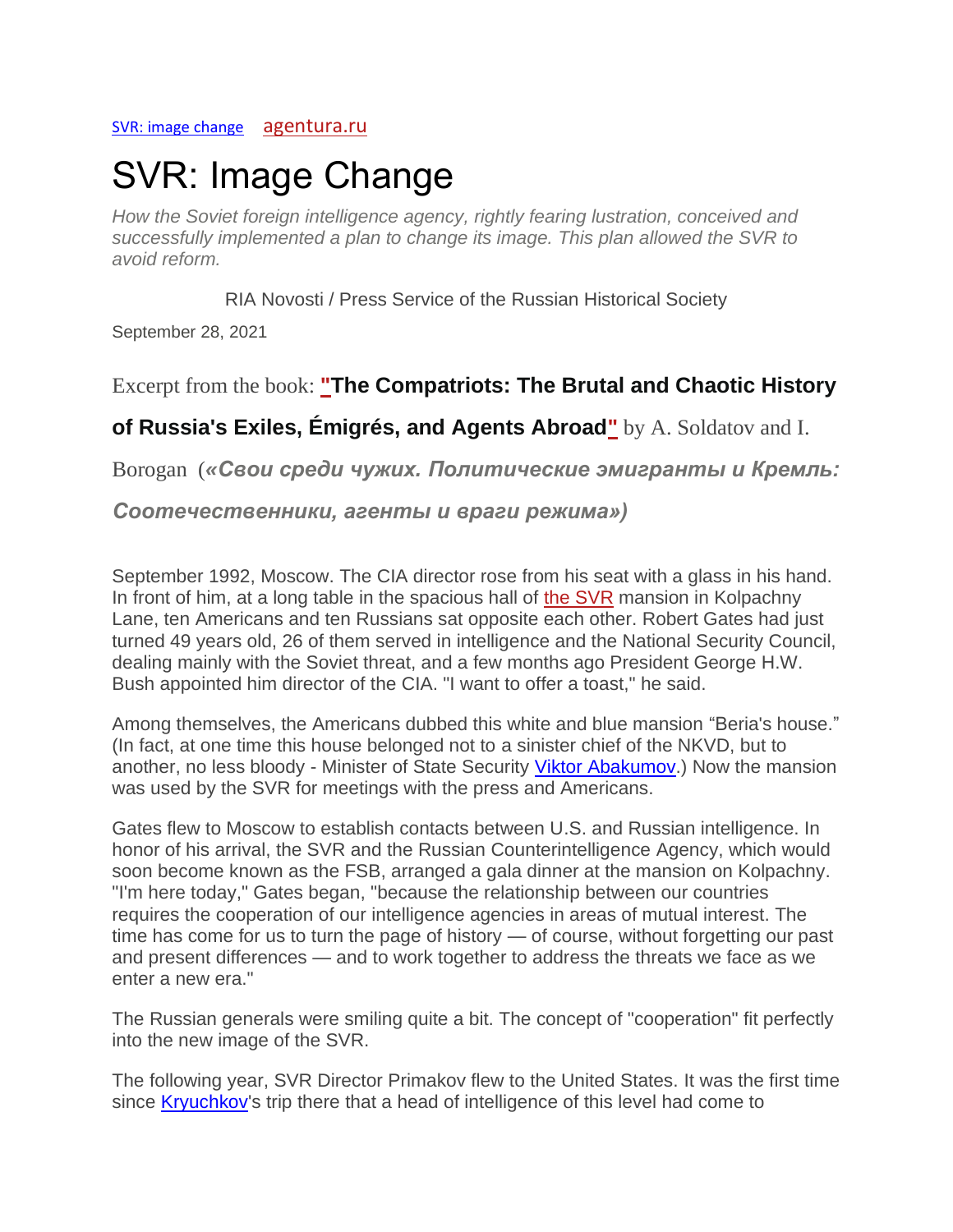America. But Kryuchkov came in secret, under the guise of an ordinary diplomat; Primakov flew in on an official visit, and in Washington met with James Woolsey, the director of the CIA in the new administration of Bill Clinton. The following month, Primakov hosted Woolsey in Moscow.

At one of the meetings, the CIA and the SVR, among other things, agreed to abandon the tactics of **active measures**. "It was a gentleman's agreement between U.S. and Russian intelligence agencies," a former SVR official told Human Rights Watch. Service A was officially dissolved - at least so assured The Russian colleagues.

"There has never been a written agreement between us," confirmed Rolf Mowatt-Larssen, who headed the CIA's Moscow station in the early 1990s and attended that very dinner in Kolpachny Lane. "It's just that by the end of the 1980s, both they and we realized that we had to be careful not to disrupt the negotiations between Gorbachev and Reagan."

Now the SVR faced a new task - to win the trust of the Americans. To do this, it needed to improve its image in the eyes of the Western public. Russian intelligence already had a well-thought-out plan: in [Yasenevo;](https://en.wikipedia.org/wiki/Foreign_Intelligence_Service_(Russia)) work had begun on it even before the collapse of the Soviet Union, and four years later, in 1993, it was finally time to implement it.

But that four-year delay ruined almost everything.

By 1993, Russia had changed beyond recognition. It was now a market country, almost without rules and feelings. People who worked for the state, including in foreign intelligence, immediately lost all social guarantees, and the complex in Yasenevo with its carefully guarded shops and massage rooms was deteriorating before our eyes. Entire departments of smart and resourceful opportunists were being dismissed from the SVR.

Among those who decided to try to catch luck elsewhere was a clever and sociable young officer [Alexander Vasiliev.](https://en.wikipedia.org/wiki/Alexander_Vassiliev) A former captain of the North American Department of the First Chief Directorate, he got a job as a journalist in the popular newspaper *Komsomolskaya Pravda*.

In the summer of 1993, 31-year-old Vasilyev, a smiling, round-faced man with long blonde hair, published a sensational article. It told about one of the most successful active measures of [Service A](https://en.wikipedia.org/wiki/KGB) *(Sluzhba A)* in the history of the KGB: in the mid-1980s, the Indian newspaper *Patriot* published an article claiming that the Pentagon had developed the AIDS virus as part of "experiments to create a new and dangerous type of biological weapon." The story instantly spread around the world, and millions of people believed in the conspiracy of the American military.

The Komsomolskaya Pravda journalist was not the first to expose this KGB disinformation: the West had known about it for several years. But Vasilyev was the first to receive confirmation of this story from the mouth of the director of foreign intelligence Yevgeny Primakov himself. However, much more important was something else: the author of the article claimed that the KGB launched this disinformation in response to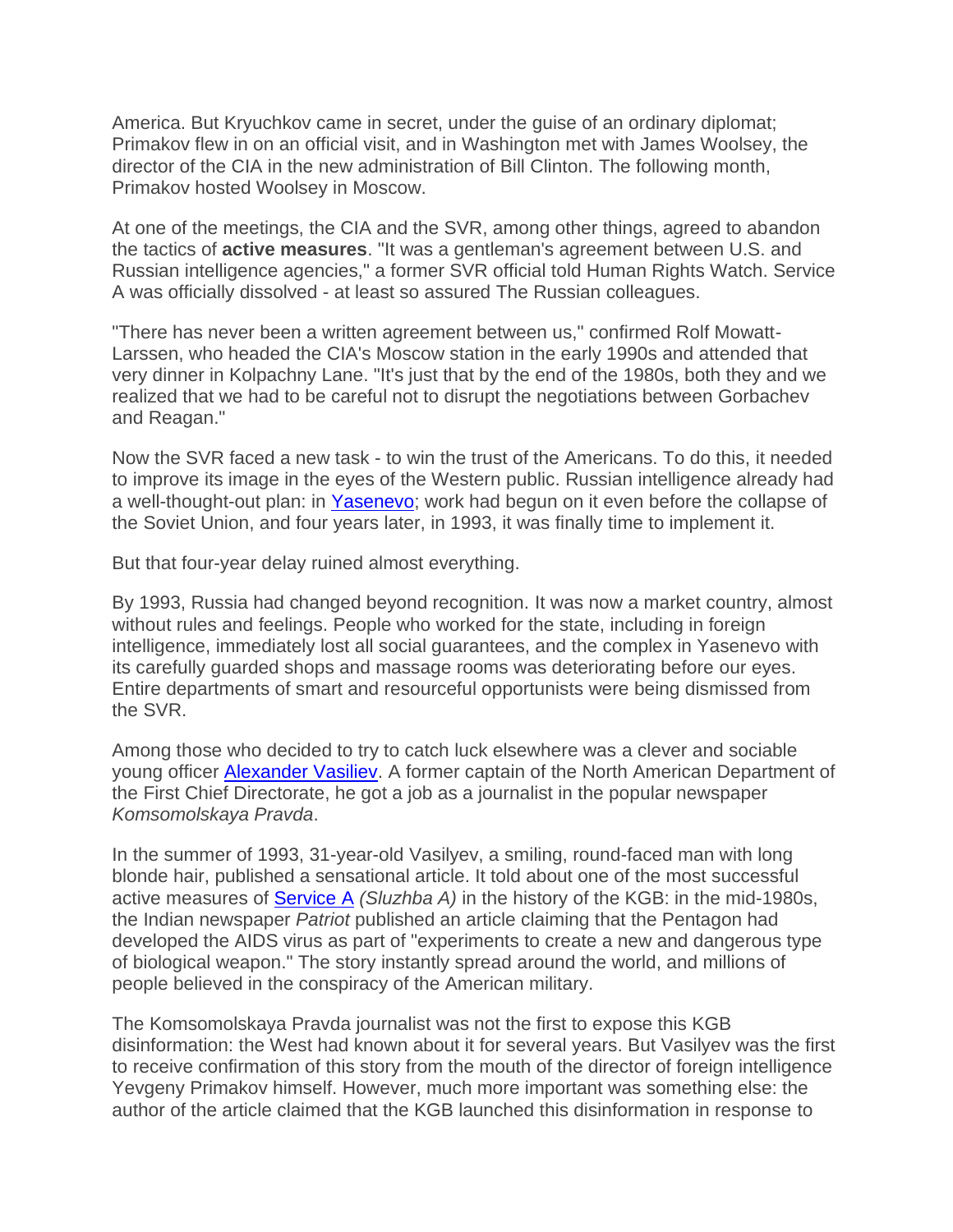the spread of false rumors by the CIA that the KGB was behind the assassination attempt on Pope John Paul II. In other words, in Vasiliev's material, the American and Soviet special services were presented as equal opponents who simply exchanged blows, and the **KGB [active measure](https://www.cia.gov/resources/csi/studies-in-intelligence/volume-64-no-1/active-measures-the-secret-history-of-disinformation-and-political-warfare/)** looked like a logical response to the CIA attack. The foreign intelligence service could be satisfied: such a view was quite consistent with the legend invented by it.

The day after the article was published, Vasilyev received a phone call from the head of the SVR press bureau, Yuri Kobaladze. He invited his former colleague to the blue and white mansion in Kolpachny Lane to "talk." "I thought I would be skinned for this article," Vasilyev recalled. But instead, Kobaladze made him a business proposal. He explained that the SVR was launching an ambitious publishing project: The Association of Foreign Intelligence Veterans agreed with Alberto Vitale, head of Random House, to publish a series of five books on KGB intelligence operations during the Cold War. Kobaladze invited Vasilyev to join the team.

The KGB helped publish the first such book even before the collapse of the Soviet Union. It was the story of the most famous defector of Stalin's time, [Alexander Orlov](https://en.wikipedia.org/wiki/Alexander_Orlov_(Soviet_defector)) (by the way, the boss of Nahum Eitingon in Spain). There were two authors: a KGB officer and British historian [John Costello.](https://d.docs.live.net/2416acf4fa230715/Documents/Marti/Deadly%20Illusions%20(1993)%20with%20Oleg%20Tsarev,%20about%20Aleksandr%20Mikhailovich%20Orlov%20ISBN%200-517-58850-1) The book was a success, so SVR decided to sign a contract for five more books. The first was planned to be devoted to the activities of Soviet intelligence in the United States in the 1930s and 1940s, the second to the confrontation between the KGB and the CIA in Germany during the Cold War. The third was intelligence operations in Britain before and during World War II. The fourth to the Cuban Missile Crisis, and finally, the last, fifth, to the story of the assassination of Leon Trotsky. Each book had to be written by two authors , Russian and Western. The SVR received Random House's agreement in principle in June 1992, and since then Kobaladze had been looking for a suitable co-author for the first, most sensitive book on KGB operations in the United States. In the end, his choice fell on Vasiliev.

In negotiating the publication of the books, the SVR clearly knew what it wanted: to produce a well-retouched version of its bloody history for Western audiences, and authoritative American and British historians as co-authors would give it respectability. The SVR was not going to give Western researchers direct access to secret KGB documents — only Russian authors, mostly former or current foreign intelligence officers, were allowed to do so. In short, the SVR leadership was going to tightly control the entire process of writing books, and from the very top. "Primakov personally supervised the negotiations from Yasenevo at the final protracted stage," recalled James O'Shea Wade, who at the time was vice president of Crown Publishing at Random House and led the project from the western side.

The project was positioned as a unique opportunity to look into the secret archives of the KGB, but not everyone in the West bought into this explanation. In Yasenevo, they really wanted to attract the British journalist Phillip Knightley, who became famous for his investigations into the activities of the British special services and was very critical of them - it was he who in the 1960s was the first to expose the Soviet double agent Kim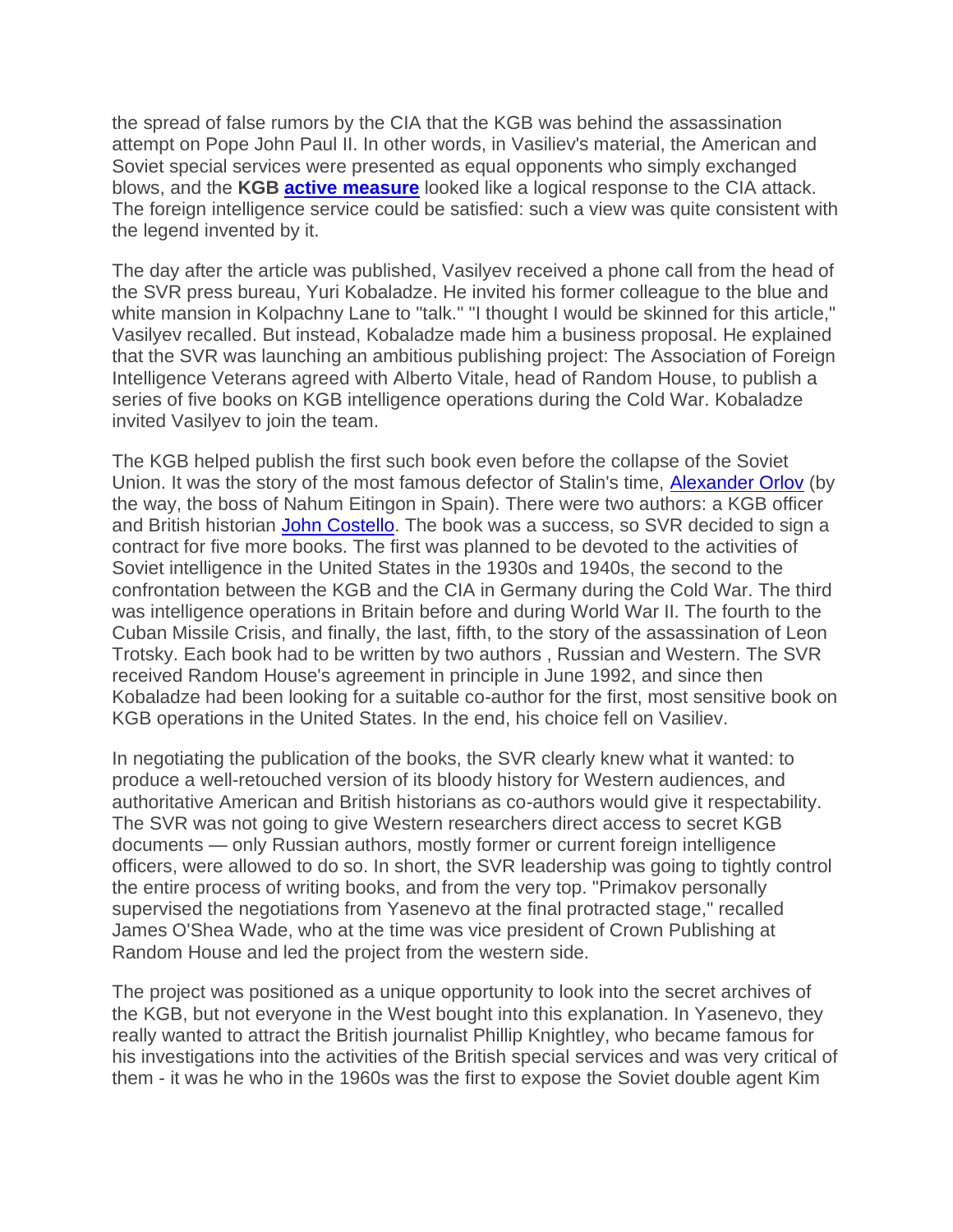Philby as an officer of British intelligence, whom the British had previously called simply a diplomat.

Knightley had since maintained contact with Philby, visited him in Moscow, and wrote his biography. But Knightley refused to take part in writing a book about the "Cambridge Five". He rightly feared that the SVR initiative pursued a purely propagandistic purpose. When a book about Orlov was published in 1993, Knightley publicly called it disinformation.

Sitting in Kobaladze's office, Vasilyev pondered the proposal. He knew almost nothing about the KGB's activities in the United States. "Of course, I was aware of the Rosenberg trial, but nothing more. In my time in Yasenevo all the archives were strictly classified. To gain access to them, special permission was required from the authorities. And against the backdrop of all these defector and traitor scandals in the late 1980s, no one wanted to arouse suspicion by trying to find out more than you're supposed to." His intuition told Vasilyev that "all this [the publication of books] was another *aktivka* ((activie measure)). They just wanted to fool Americans." He didn't want to become a pawn in someone else's game. When he reminded Kobaladze that he was no longer an employee of the SVR, he assured a former colleague that he would have access to authentic KGB documents: Vasilyev would not have to be content with the information that current employees would deign to provide.

Well, Vasilyev thought, in this case he has a chance to do something really important, earning good money on it. He genuinely believed that Stalin's intelligence operations in the United States deserved to be proud of — and to tell people about them. "There was nothing to be ashamed of. It was a glorious past – our intelligence stole the secret of the nuclear bomb and changed the course of world history. In addition, it really did not participate in the repressions," Vasilyev told us.

This is the version of its history that the SVR wanted to present to the Western public. A former intelligence officer, Vasilyev was raised on this legend and believed that KGB documents would confirm it. It seemed that Kobaladze was not mistaken with his choice of the author.

He and Vasilyev shook hands.

The next two years, Vasilyev spent every day from nine in the morning to five in the evening in the white and blue mansion of the SVR in Kolpachny Lane. He shared a desk with another "historian," an active SVR officer who was working on a book on intelligence operations in Britain — the same one that Knightley refused to write. Day after day, Vasilyev studied the voluminous folders with documents that were delivered from Yasenevo at his request.

As a former Yasenevo employee with a through knowledge of the KGB's internal procedures, Vasilyev knew what to ask for. He hunted for pale green and brown folders with yellowed sheets inside – the so-called operational traffic cases, abbreviated DOP. Hidden in these folders were real treasures: encrypted telegrams exchanged for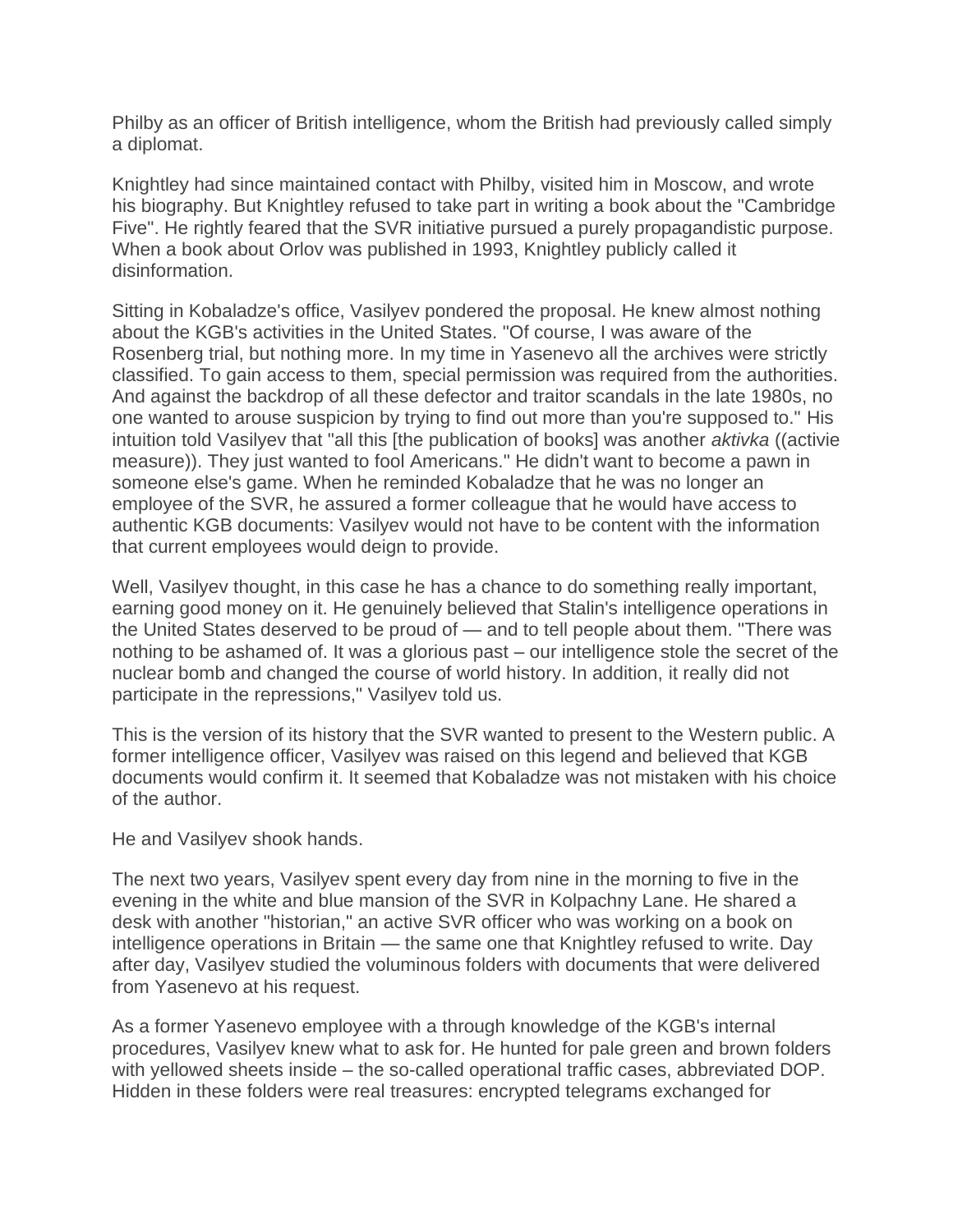decades between Soviet spies in the United States and the Moscow Center. This was the most important and still unknown part of the history of Soviet atomic espionage. (Among other things, there were also reports from [Vasily Zarubin](https://en.wikipedia.org/wiki/Vasily_Zarubin) and [Liza Gorskaya;](https://en.topwar.ru/90036-krasavica-liza-ili-sekrety-trockogo-gitlera-i-dyadi-sema-na-stole-u-stalina.html) it is thanks to Vasiliev that we now know the details of how Zarubin twisted the arms of [Yakov Golos,](https://en.wikipedia.org/wiki/Jacob_Golos) demanding he give up his agent status)

Studying the documents, Vasiliev carefully copied everything into a notebook. When he ran out of notebook, he was allowed to take it home. In total, he filled out eight notebooks.

Trusting his former comrade in arms, Kobaladze did not require non-disclosure agreements from Vasilyev. That was his first mistake.

The SVR leadership simply overlooked the fact that in the 1990s, intelligence did not frighten people in the way that the KGB did. The Soviet regime ended long ago, and the SVR did not have the same terrible reputation as its predecessor. The SVR made another mistake when it did not offer Vasilyev money for the work: the entire fee for the book had to be paid by the American publisher.

Thus, Vasiliev, bound by any obligations, was a free bird. In January 1996, the former intelligence officer realized that he had a real treasure in his hands – and it was time to act. Later, he claimed that he had a bad feeling: "A secret cell of the Communist Party was operating in the SVR, and they began to threaten me." But, most likely, the reason was much more banal. This month, the head of the SVR, Primakov, was transferred from Yasenevo to the high-rise Foreign Ministry on Smolenskaya, appointed Minister of Foreign Affairs, and Vasilyev could simply be afraid that after the departure of his main patron, the Foreign Intelligence Service would close the project and demand the return of all its records.

Vasiliev scanned his notebooks and hid the floppy disks from friends. Thanks to acquaintances at the British Embassy, he quickly obtained British visas for himself and his wife and flew to London. With him in his carry-on luggage, Vasiliev carried a laptop — completely empty, as he suspected that he could be searched at Moscow's Sheremetyevo Airport and they would start with the laptop — and several floppy disks with an electronic version of his precious notebooks.

Having moved to the UK, Vasiliev, with the help of American historians, turned his notes into two books about the activities of Soviet intelligence in the United States in the 1930s and 1940s. These books – ["The Haunted Forest: Soviet Espionage in America –](https://direct.mit.edu/jcws/article-abstract/1/2/121/12356/The-Haunted-Wood-Soviet-Espionage-in-America-The?redirectedFrom=fulltext) [The Stalin Era"](https://direct.mit.edu/jcws/article-abstract/1/2/121/12356/The-Haunted-Wood-Soviet-Espionage-in-America-The?redirectedFrom=fulltext) (1998) and ["Spies: The Rise and Fall of the KGB in America"](https://www.loc.gov/item/webcast-4867#:~:text=%22Spies%3A%20The%20Rise%20and%20Fall%20of%20the%20KGB,account%20of%20Soviet%20espionage%20in%20America%20ever%20written.) (2009) – were the most shocking revelations of all that have been published on this topic until then.

Vasiliev was neither a hero nor a fighter for the truth. He just saw the opportunity and did not hesitate to take advantage of it. But what he did helped shed light on one of the world's most secretive organizations. In 2009, his notebooks, translated into English, were digitized on the website of the Woodrow Wilson International Center for Science.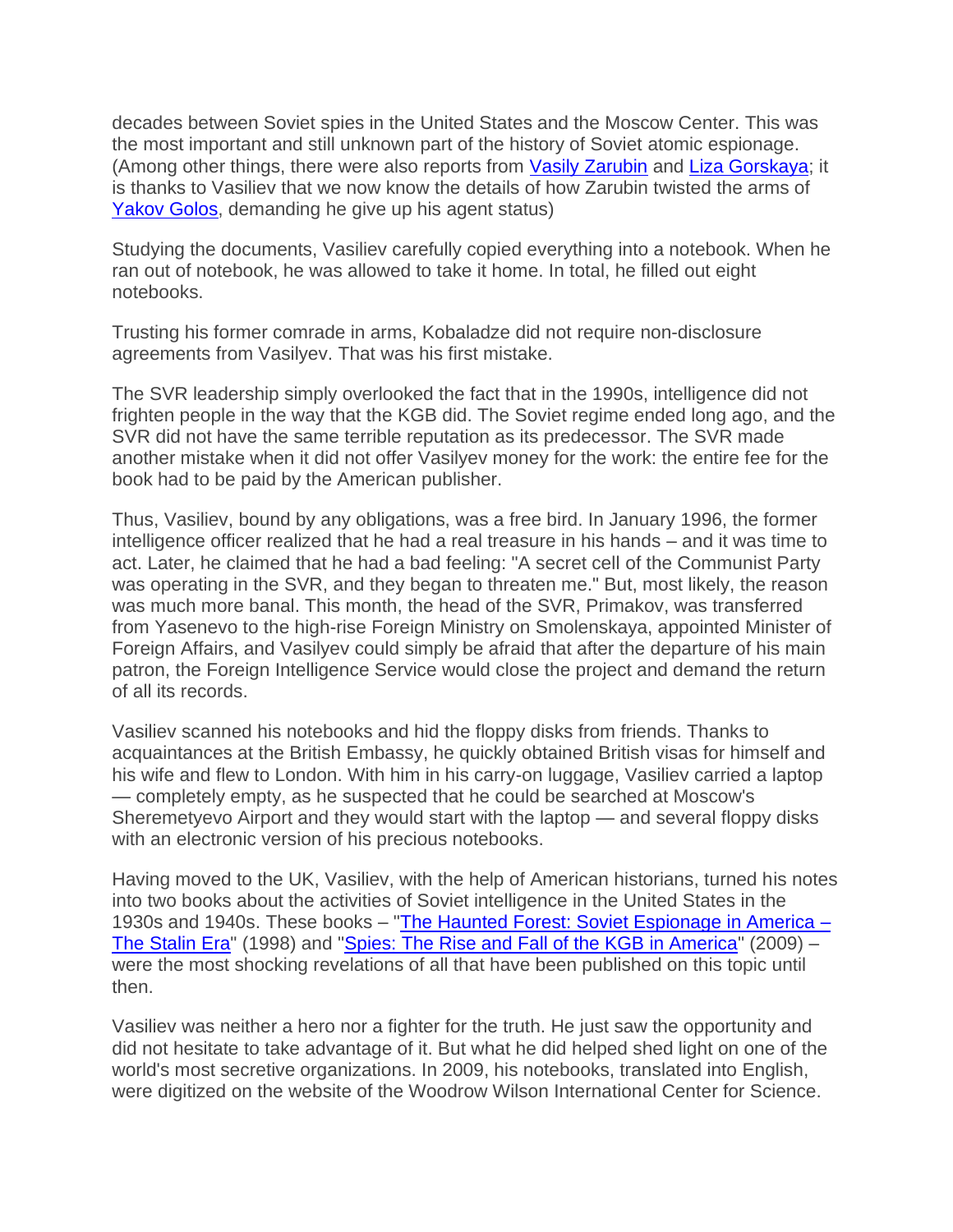Finally, the United States received from Yasenevo itself evidence of the important role played by the US Communist Party in Soviet espionage - which was always categorically denied in Soviet and Russian intelligence. At the same time, the reputation of some prominent American nuclear physicists was restored, especially the head of the Manhattan Project, Robert Oppenheimer, who, as it turned out, had never been a Soviet agent.

What was conceived as a clever propaganda campaign turned out to be a disaster for the SVR. Vasilyev didn't even have to become a defector – he just flew away from the country. Times have changed, borders have been open, but the Russian security services have been too slow to realize the new realities. Meanwhile, the books, as before, continued to work.

The SVR was so confused that they did not even try tostart a criminal prosecution against Vasilyev. "I'm not a traitor, they invited me!" – Vasilyev explained to us with a smile from his home in the UK. Indeed, if the intelligence had decided to investigate, its leadership would have been the first to be hit, and no one wanted this. Vasilyev was left alone, but he never returned to Moscow.

Of the five books planned by BP, only four were published - if you count the first, authored by Vasiliev. A book about the murder of Trotsky was never written – most likely, Yasenevo decided that they were not ready to open the KGB archives related to the murder of the most famous Soviet political émigré. Nahum Eitingon's secrets remain securely hidden — and possibly forever.

At the time, it seemed that the failed "book" operation was the last initiative of the old guard, an attempt by the outgoing generation to influence how history would remember them. After all, at that time, all the top positions in Yasenevo were still occupied by generals who had made a career in the KGB. And an old dog, as the saying goes, can't be taught new tricks.

But as the years passed, it became clear that even the departure of the old guard did not change much: Russia's new counterintelligence and intelligence services were not going to give up their old habits.

In the late 1990s, when we began to write about the Russian special services, we constantly heard from more experienced colleagues that they, as before, were actively engaged in disinformation, although no one knew the details. **Operations of this kind were now rumored to be called not active measures, but assistance programs (programmy sodeystviya) or assistance operations (operatsii sodeystviya) — it was believed that they should influence the policies or positions of foreign governments in such a way as to "contribute" to the implementation of the Kremlin's course**.

In 1999, the rumors were confirmed. Oddly enough, this happened thanks to the Federal Security Service itself. At a meeting with journalists, the head of the FSB Public Relations Center proudly announced that he had been appointed **head of a new unit -**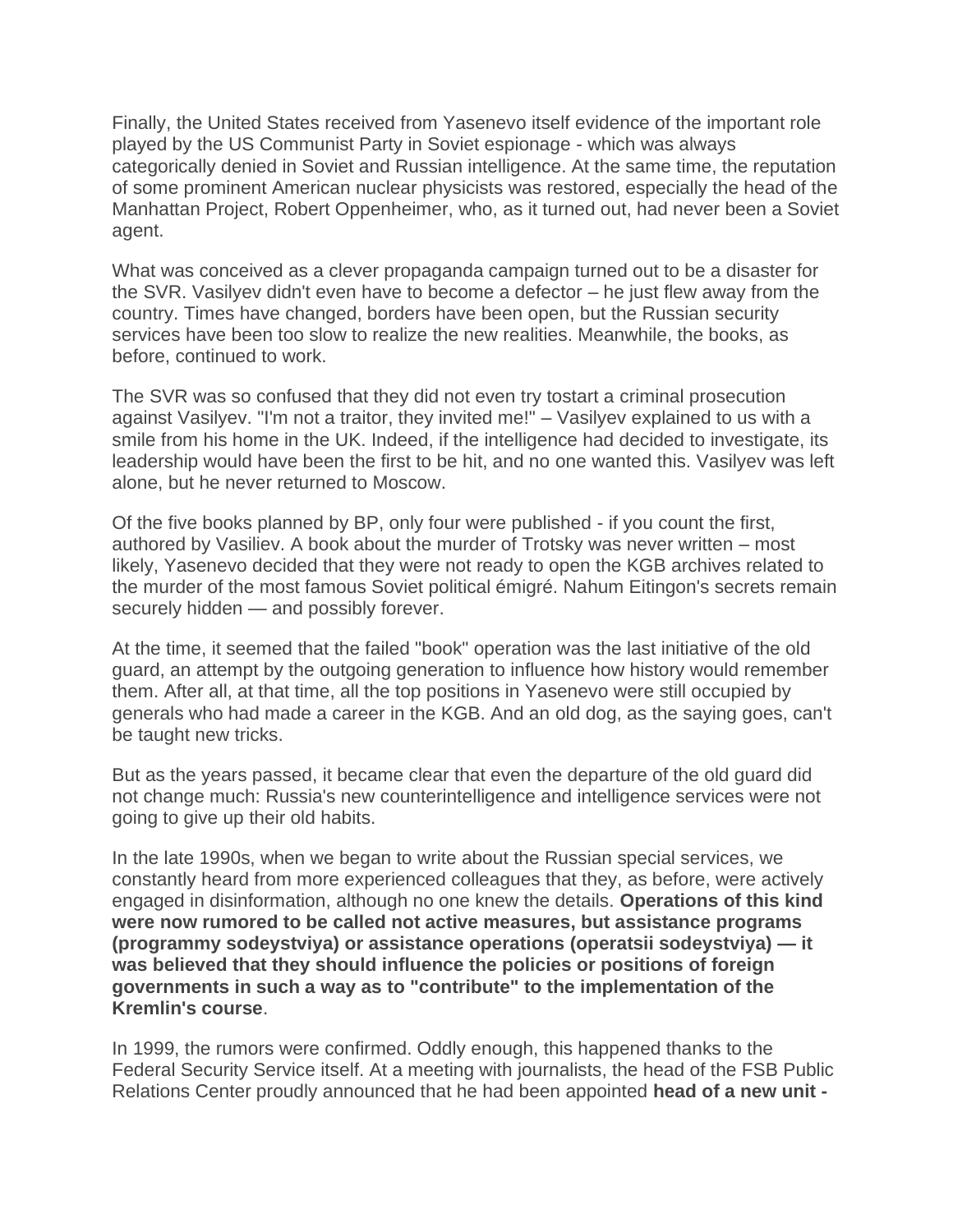## **the Directorate of Assistance Programs ((upravleniye program sodeystviya)), which included the press service. Many FSB officers were outraged: their own general had gave out a classified term intended only for internal use.**

Ten years later, documentary evidence appeared about what kind of disinformation operations the FSB conducts. In the summer of 2010, a group of disillusioned FSB officers leaked documents showing that the FSB was behind a disinformation campaign in Ukraine designed to prevent Kiev from buying Russian gas in favor of Turkmen gas. A false story was launched in the Ukrainian media that the Ukrainian special services allegedly financed the Turkmen opposition. Almost 20 years passed after the collapse of the USSR, but the FSB continued to use the old KGB tools.

And what about foreign intelligence - did the SVR continue to use the tactics of the KGB FCD (First Chief Directorate))? This was not easy to find out: the SVR, as it turned out, kept its secrets much better than the FSB. But in the spring of 2013, twenty years after Robert Gates toasted a new era of cooperation between U.S. and Russian intelligence agencies, the answer to that question emerged.

The rather ugly concrete high-rise on 67th Street between Third and Lexington Avenues has many different offices, including one that is known as the "submarine" among the initiates.

Officially, this 12-storey building houses the permanent Russian mission to the United Nations. This is a real fortress: built in the early 1960s, the building is carefully guarded - a high fence, CCTV cameras located at every imaginable angle. On the other side of the street is the New York Police Department, so there are always several police cars near the entrance to the building with the Russian tricolor.

One day in May 2013, on the eighth floor of this high-rise, two Russian intelligence officers had an important conversation. The eighth floor is occupied by the SVR Station in New York, and this is a fortress inside the fortress. There are no windows or telephone lines that connect the residency with the outside world. Due to the thickened walls and ceilings, the ceilings here are significantly lower than on other floors, and the power supply and ventilation systems are autonomous to prevent the possibility of installing bugs, so the station became known as the "submarine".

The two SVR officers engaged in conversation sat without jackets. For many years there had been a strict rule: in the "submarine" leave all outerwear and jackets in the coatroom of the eighth floor in case the Americans imperceptibly slip a bug into the clothes.

"Zhenya has prepared, so to speak, a proposal," the first began.

"Ugh," the second muttered.

"I have to work on it it now," the first one continued.

"What is it about?" the interlocutor asked.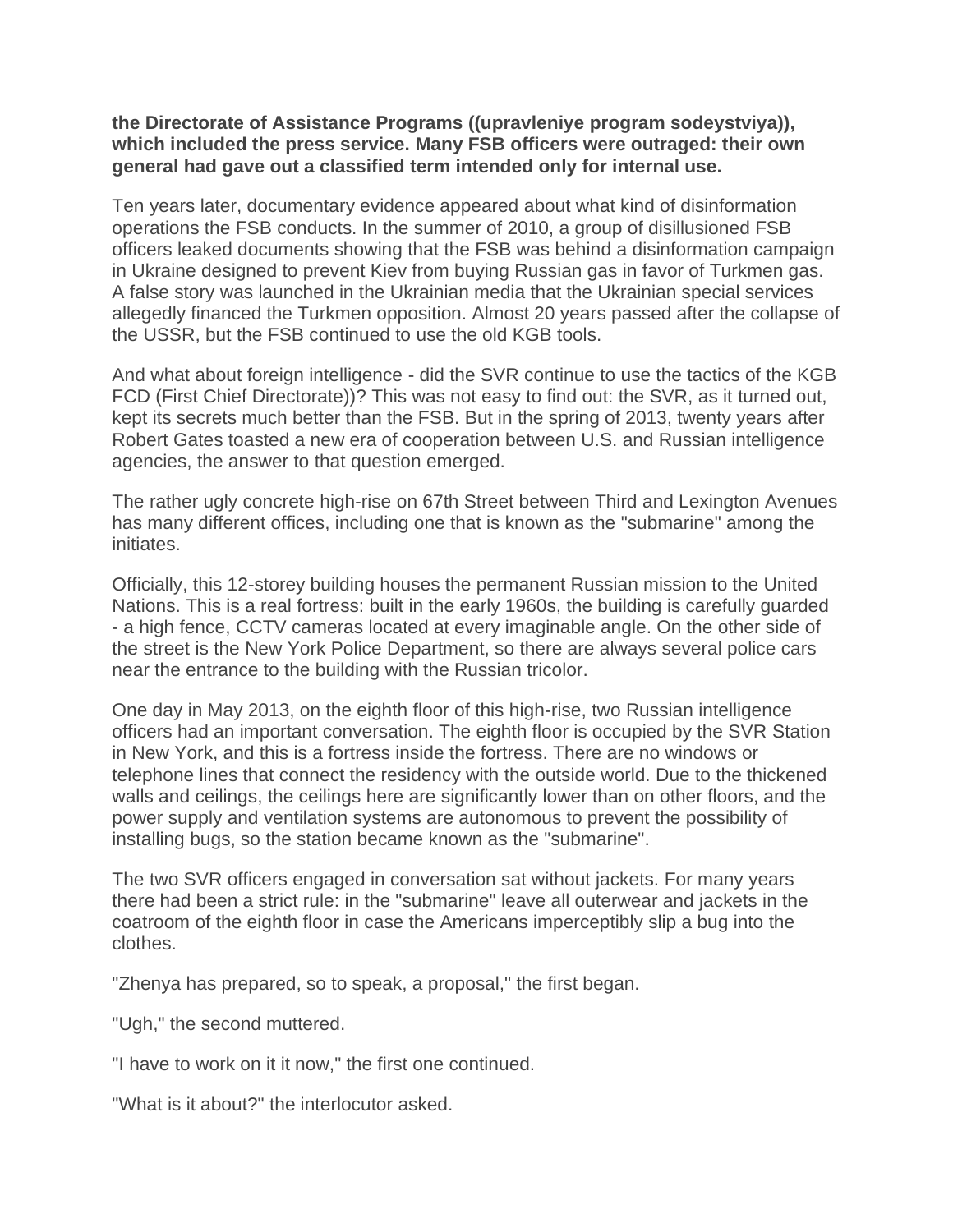"I've already told you, he sketched out a proposal for Bombardier planes."

It was about the Canadian company Bombardier, a manufacturer of aircraft and space technology, which was negotiating with the Russian government about a possible joint project. The first officer explained that the task was to build a plant in Russia for the assembly of medium-haul liners.

"So what's his idea?" asked the second.

Inside the "submarine," the officers were completely sure that they were reliably protected from other people's ears and spoke openly. But they did not take into account the human factor.

Somewhere among the papers in the office was a folder-binder, brought into the "submarine" by the first employee. He had recently recruited a valuable agent and had just received his first trophy from him – an analytical report of interest to Russian intelligence. He didn't know that his newly minted "asset" was an undercover FBI agent. A bug was hidden in the folder-binder handed to him, which now recorded the conversation of the intelligence officers about Bombardier.

The first officer continued to discuss Zhenya's proposal, which he clearly liked. Zhenya's name was **Evgeny Buryakov**, deputy director of the New York representation office of the Russian state bank, but in fact – an employee of the SVR. Buryakov worked undercover in a bank – that is, he did not have diplomatic immunity.

The first officer noted that there was a problem with the signing of the deal between Bombardier and Moscow: Canadian trade unions opposed it. But unions can be pressured, and that was Zhenya's proposal.

"So," he told his colleague, "he proposes to conduct an *MS* to put pressure on the unions and get the company to make a decision in our favor."

So who or what is hiding behind this mysterious "*MC*"?

Sergei Tretyakov, a high-ranking KGB/SVR officer and deputy chief of the SVR station in New York until the fall of 2000 (until he had applied for asylum in the United States), solved this mystery long ago. **Back in 2008, he argued that the gentleman's agreement to refrain from conducting active measures, informally concluded by Russian and American intelligence in the early 1990s, was originally a ploy. "We said [to the Americans], 'Okay, now we're friends. We will stop doing this," and the SVR shut down Service A," said Tretyakov. - But Service A just changed its name. It became the MS Directorate, and "***active measures***" turned into "***facilitation measures" (meropriyatiya sodeystviya***), abbreviated** *MS***." "In the SVR, the same people who dealt with them in the KGB were responsible for them," Tretyakov added.**

**Thus, the MS that was talked about in the "submarine" in May 2013, was still the same "active measure" from the old arsenal of the KGB.**